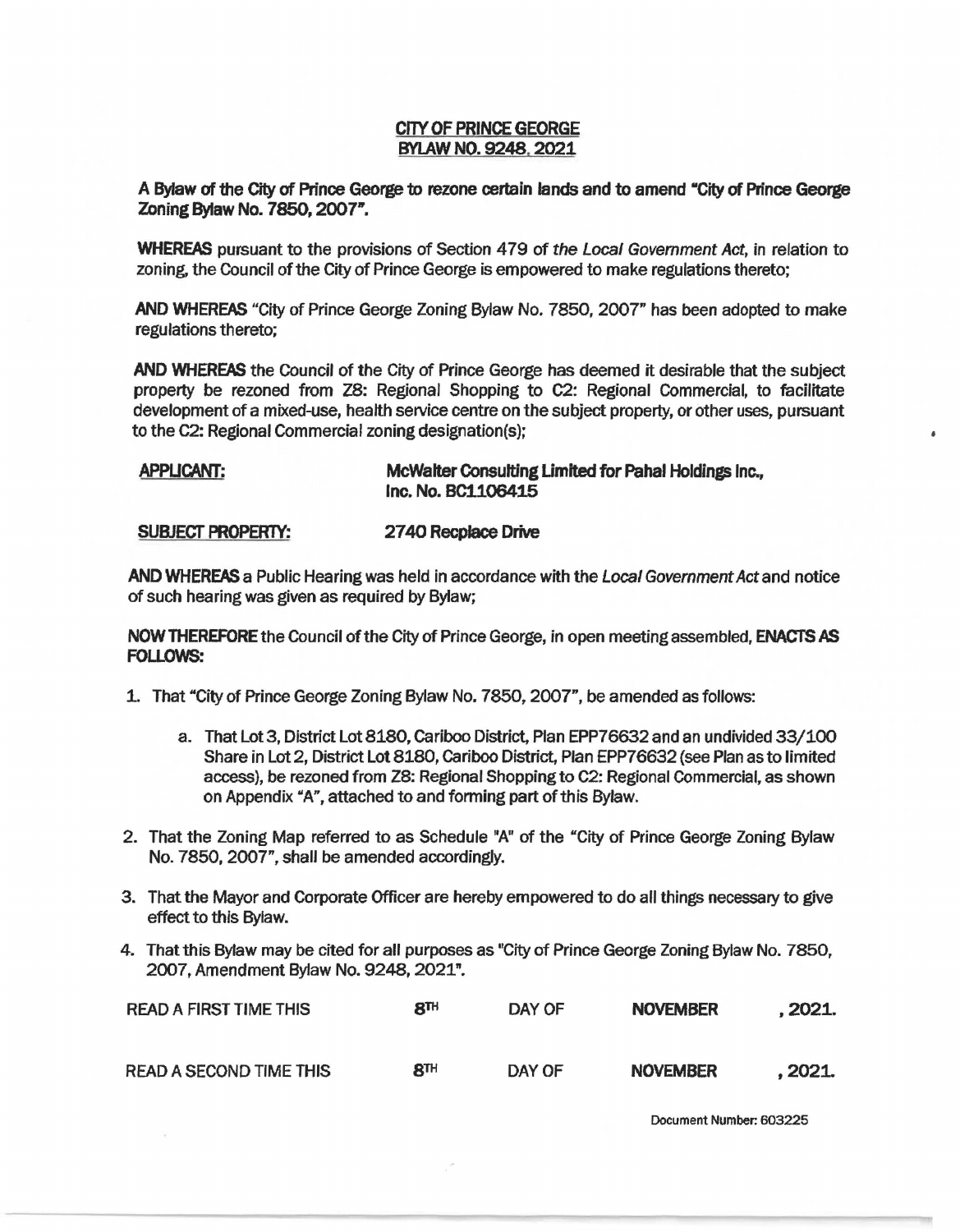First two readings passed by a **UNANIMOUS** decision of Members of City Council present and eligible to vote.

READ A THIRD TIME THIS **28TH** DAYOF **FEBRUARY** , **2022.** 

Third reading passed by a **UNANIMOUS**  eligible to vote.

Certified correct as passed third reading this

1sr dayof **MARCH ,2022.** 

decision of Members of City Council present and

day of **MARCH** , 2022.<br>
<br>
U. CORPORATE OFFICER OF<br>
THE CITY OF PRINCE GEORGE THE CITY OF PRINCE GROEGE

APPROVED BY THE MINISTER OF TRANSPORTATION AND INFRASTRUCTURE PURSUANT TO THE PROVISIONS OF SECTION 52(3)(a) OF THE TRANSPORTATION ACT.

 $THIS$   $O<sup>2</sup>$  DAY OF March . **2022.** 

for MINISTER OF TRANSPORTATION AND INFRASTRUCTURE

ADOPTED THIS  $|\mathcal{H}^{\text{TH}}|$ BY A UNANIMOUS ELIGIBLE TO VOTE.

DAY OF **, 2022,** 

DECISION OF ALL MEMBERS OF CITY COUNCIL PRESENT AND

 $\overbrace{C}$  MAYOR

**CORPORATE OFFICER**